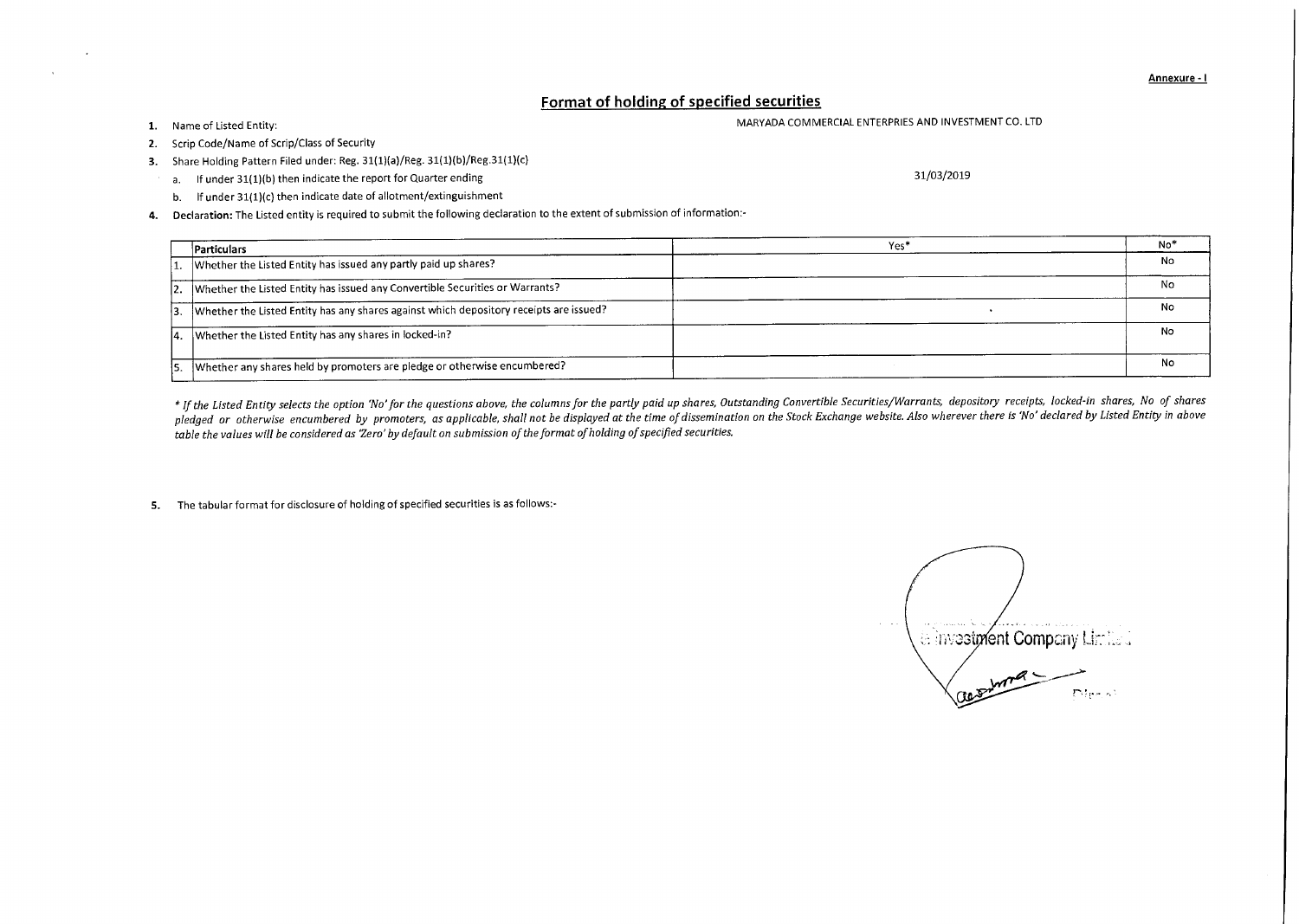|          | 가 되어 있는 것이 아니라 이 것 같아. 이번에 대표하는 하나 이 가 되지 않아 일 사실 주말을 시절 주말에 걸쳐서 있다. 최대에 해당한 경면적인 실시에 사회하고 있는 것 같아요 하나 가 되고 있다. |                             |                                          |                                     |                                           | Table I - Summary Statement holding of specified securities |                                                                                                                                         |              |                                                             |       |                            |                                                             | 이 사이에 이 있어요. 이 그 일본 수 없이 지역 제도 최저지 전 생활이 사용되지 않을까요? 지수가 사용해 보여 주세요? 이 모든 일본 수 1월 20일 10004 중동 정복 |                               |                                         |         |                                                     |                                                           |
|----------|-----------------------------------------------------------------------------------------------------------------|-----------------------------|------------------------------------------|-------------------------------------|-------------------------------------------|-------------------------------------------------------------|-----------------------------------------------------------------------------------------------------------------------------------------|--------------|-------------------------------------------------------------|-------|----------------------------|-------------------------------------------------------------|--------------------------------------------------------------------------------------------------|-------------------------------|-----------------------------------------|---------|-----------------------------------------------------|-----------------------------------------------------------|
| Category | Category of shareholder                                                                                         | Nos. of<br>shareh<br>olders | No. of fully<br>paid up<br>equity shares | No. of<br>Partly paid-<br>up equity | No. of shares<br>underlying<br>Depository |                                                             | Total nos. shares held Shareholding as a<br>% of total no. of<br>shares (calculated<br>as per SCRR,<br>1957)<br>As a % of<br>$(A+B+C2)$ |              | Number of Voting Rights held in each class of<br>securities |       |                            | No. of Shares<br><b>Underlying</b><br>Outstanding           | Shareholding, as a %<br>assuming full<br>conversion of                                           | Number of Locked in<br>shares |                                         |         | Number of Shares pledged<br>or otherwise encumbered | Number of equity<br>shares held in<br>dematerialized form |
|          |                                                                                                                 |                             | held                                     | shares held                         | Receipts                                  |                                                             |                                                                                                                                         | Class:Equity | No of Voting Rights<br>Classeg:y                            | Total | Total as a<br>% of (A+B+C) | convertible<br>securities<br><i>(including</i><br>Warrants) | convertible securities<br>(as a percentage of<br>diluted share capital)<br>As a % of (A+B+C2)    | No. (a)                       | Asa<br>% of total<br>Shares held<br>(b) | No. (a) | As a<br>% of total<br>Shares held (b)               |                                                           |
| 0        | (II)                                                                                                            | (III)                       | (IV)                                     | (V)                                 | (V1)                                      | $(VII)=(IV)+(V)+$<br>$\{VI\}$                               | (VIII)                                                                                                                                  |              | (1X)                                                        |       |                            | (X)                                                         | $(XI) = (VII)+(X)$                                                                               |                               | (Xii)                                   |         | (X(1))                                              | (X V)                                                     |
| (A)      | Promoter & Promoter Group                                                                                       |                             | 60000                                    |                                     |                                           | 60000                                                       | 4.82                                                                                                                                    |              |                                                             |       |                            |                                                             | 4.82                                                                                             |                               |                                         |         |                                                     | 60000                                                     |
| (B)      | Public                                                                                                          | 598                         | 1185000                                  |                                     |                                           | 1185000                                                     | 95.18                                                                                                                                   |              |                                                             |       |                            |                                                             | 95.18                                                                                            |                               |                                         |         |                                                     | 551850                                                    |
| (C)      | Non Promoter-Non Public                                                                                         |                             |                                          |                                     |                                           |                                                             |                                                                                                                                         |              |                                                             |       |                            |                                                             |                                                                                                  |                               |                                         |         |                                                     |                                                           |
| (C1)     | Shares underlying DRs                                                                                           |                             |                                          |                                     |                                           |                                                             |                                                                                                                                         |              |                                                             |       |                            |                                                             |                                                                                                  |                               |                                         |         |                                                     |                                                           |
| (C2)     | Shares held by Employee Trusts                                                                                  |                             |                                          |                                     |                                           |                                                             |                                                                                                                                         |              |                                                             |       |                            |                                                             |                                                                                                  |                               |                                         |         |                                                     |                                                           |
|          | Total                                                                                                           | 599                         | 1245000                                  |                                     |                                           | 1245000                                                     | 100                                                                                                                                     |              |                                                             |       |                            |                                                             | 100                                                                                              |                               |                                         |         |                                                     | 611850                                                    |

 $\mathcal{L}^{\text{max}}_{\text{max}}$  and  $\mathcal{L}^{\text{max}}_{\text{max}}$ 

 $\sim$   $\sim$ 

 $\sim 10^{11}$  km s  $^{-1}$ 

Comment Company

 $\mathcal{L}^{\text{max}}_{\text{max}}$ 

 $\mathcal{L}^{\mathcal{L}}(\mathcal{L}^{\mathcal{L}}(\mathcal{L}^{\mathcal{L}}(\mathcal{L}^{\mathcal{L}}(\mathcal{L}^{\mathcal{L}}(\mathcal{L}^{\mathcal{L}}(\mathcal{L}^{\mathcal{L}}(\mathcal{L}^{\mathcal{L}}(\mathcal{L}^{\mathcal{L}}(\mathcal{L}^{\mathcal{L}}(\mathcal{L}^{\mathcal{L}}(\mathcal{L}^{\mathcal{L}}(\mathcal{L}^{\mathcal{L}}(\mathcal{L}^{\mathcal{L}}(\mathcal{L}^{\mathcal{L}}(\mathcal{L}^{\mathcal{L}}(\mathcal{L}^{\mathcal{L$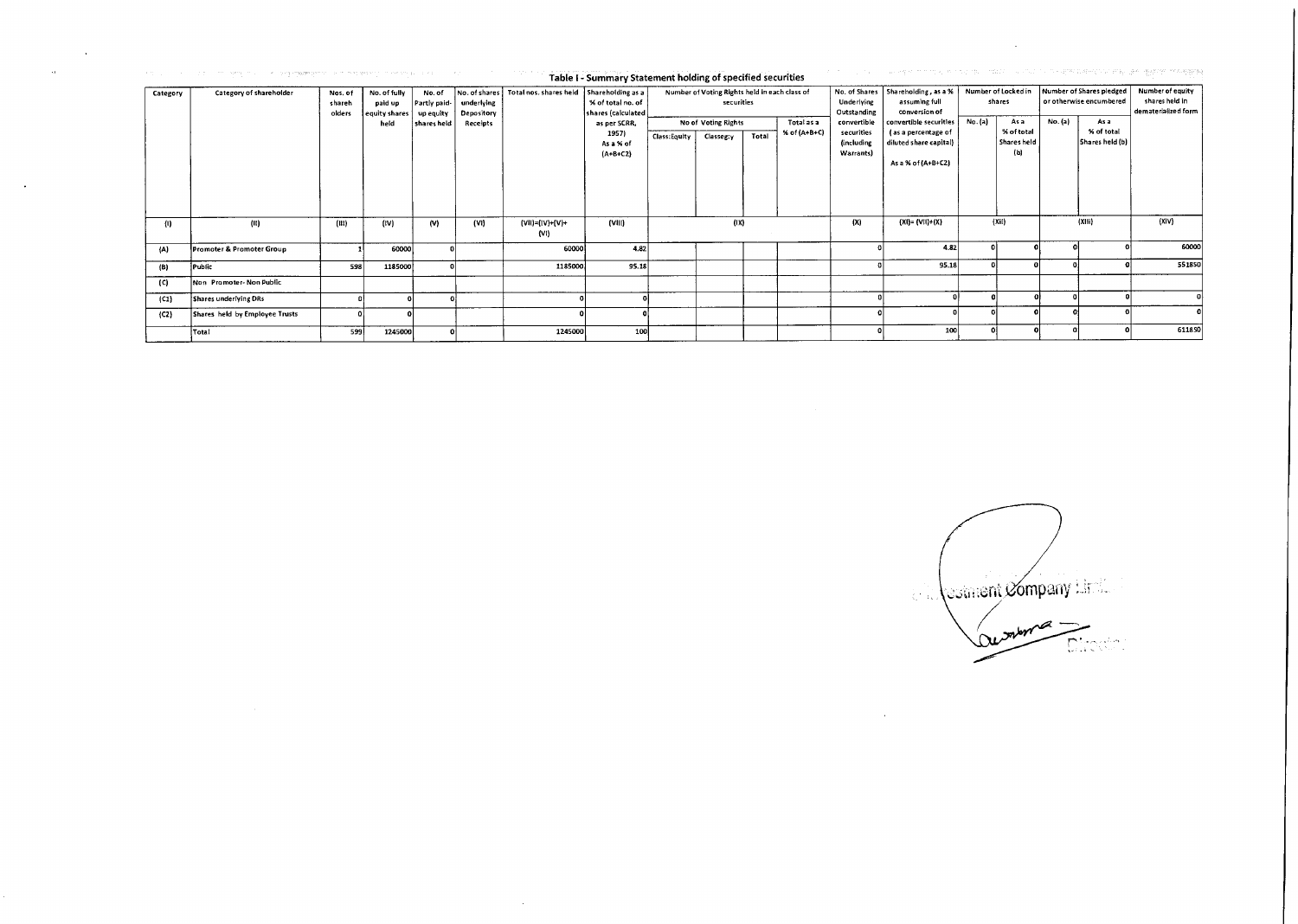|      |                                                                              |            | Table it - Statement showing snareholding pattern or the Promoter and Promoter Group |                                  |                       |                                             |                                                                                  |                                                                       |                                                                                    |         |       |                                                                                       |                                                                                                                                   |                                |              |                                                                                                  |              |                                                                  |              |
|------|------------------------------------------------------------------------------|------------|--------------------------------------------------------------------------------------|----------------------------------|-----------------------|---------------------------------------------|----------------------------------------------------------------------------------|-----------------------------------------------------------------------|------------------------------------------------------------------------------------|---------|-------|---------------------------------------------------------------------------------------|-----------------------------------------------------------------------------------------------------------------------------------|--------------------------------|--------------|--------------------------------------------------------------------------------------------------|--------------|------------------------------------------------------------------|--------------|
|      | Category & Name of the Shareholders                                          | PAN        | No. of<br>shareholder                                                                | paid up<br>equity<br>shares held | equity shares<br>held | underlying<br>Depository<br><b>Receipts</b> | No. of fully Partly paid-up Nos. of shares Total nos. shares held Shareholding % | calculated as per<br><b>SCRR, 1957</b><br>As a % of<br>$(A + B + C2)$ | Number of Voting Rights held in each class of<br>securities<br>No of Voting Rights |         |       | No. of Shares<br>Underlying<br>Outstanding<br>convertible<br>securities<br>(including | Shareholding, as a %<br>assuming full<br>conversion of<br>convertible securities<br>(as a percentage of<br>diluted share capital) | Number of Locked in<br>No. (a) |              | <b>Number of Shares</b><br>shares   pledged or otherwise<br>encumbered<br>No. (a)<br>As a<br>Asa |              | Number of<br>equity shares<br>held in<br>dematerializ ed<br>form |              |
|      |                                                                              |            |                                                                                      |                                  |                       |                                             |                                                                                  |                                                                       | Class X                                                                            | Class Y | Total | Total as a<br>% of Total<br>Voting<br>rights                                          | Warrants)                                                                                                                         | as a<br>% of A+B+C2            |              | % of total<br>Shares held<br>ſЫ                                                                  |              | % of total<br>share s<br>held (b)                                |              |
|      | $\langle 0 \rangle$                                                          | (11)       | (111)                                                                                | (IV)                             | (V)                   | (V)                                         | $(VII) = (IV) + (V) + (VI)$                                                      | (Vill)                                                                |                                                                                    | (1X)    |       |                                                                                       | (X)                                                                                                                               | $(XI) = (VII)+(X)$             | (XH)         |                                                                                                  | (XIII)       |                                                                  | (X V)        |
|      | Indian                                                                       |            |                                                                                      |                                  |                       |                                             |                                                                                  |                                                                       |                                                                                    |         |       |                                                                                       |                                                                                                                                   |                                |              |                                                                                                  |              |                                                                  |              |
| (a)  | Individual/Hindu Undivided Family                                            |            |                                                                                      | 60000                            |                       |                                             | 60000                                                                            | 4.82                                                                  |                                                                                    |         |       |                                                                                       | $\mathbf{r}$                                                                                                                      | 4,82                           | $\mathbf{r}$ | 0.00                                                                                             | n.           | 0.00                                                             | 60000        |
|      | PAWAN KUMAR AGGARWAL                                                         | AAEPA6276C |                                                                                      | 60000                            |                       |                                             | 60000                                                                            | 4.82                                                                  |                                                                                    |         |       |                                                                                       |                                                                                                                                   | 4.B2                           | $\mathbf{G}$ | 0.00                                                                                             | n.           | o.col                                                            | 60000        |
| (b)  | Central Government/State Government(s)                                       |            |                                                                                      |                                  |                       |                                             |                                                                                  | $\Omega$                                                              |                                                                                    |         |       |                                                                                       |                                                                                                                                   | 0.00                           |              | 0.00                                                                                             | $\mathbf{a}$ | 0.00                                                             | $\mathbf{a}$ |
| (c)  | Financial Institutions/Banks                                                 |            |                                                                                      |                                  |                       |                                             |                                                                                  |                                                                       |                                                                                    |         |       |                                                                                       |                                                                                                                                   | 0.00                           |              | 0.00                                                                                             |              | 0.00                                                             | n.           |
| (d)  | Any Other (Specity)                                                          |            |                                                                                      |                                  |                       |                                             |                                                                                  |                                                                       |                                                                                    |         |       |                                                                                       |                                                                                                                                   | 0.00                           |              | 0.00                                                                                             | $\mathbf{a}$ | 0.00                                                             |              |
|      | Sub Total (A)(1)                                                             |            |                                                                                      | 60000                            |                       |                                             | 60000                                                                            | 4.82                                                                  |                                                                                    |         |       |                                                                                       |                                                                                                                                   | 4.82                           | D            | 0.00                                                                                             | $\mathbf{a}$ | 0.00                                                             | 60000        |
|      | Foreign                                                                      |            |                                                                                      |                                  |                       |                                             |                                                                                  |                                                                       |                                                                                    |         |       |                                                                                       |                                                                                                                                   |                                |              |                                                                                                  |              |                                                                  |              |
| l(a) | Individual/Non Resident Individual/Foreing Individual                        |            |                                                                                      |                                  |                       |                                             |                                                                                  |                                                                       |                                                                                    |         |       |                                                                                       |                                                                                                                                   | 0.00                           |              | 0,00                                                                                             | $\theta$     | 0,00                                                             |              |
| (b)  | Government                                                                   |            |                                                                                      |                                  |                       |                                             |                                                                                  |                                                                       |                                                                                    |         |       |                                                                                       | $\mathbf{a}$                                                                                                                      | 0.00                           |              | 0.00                                                                                             |              | 0.00                                                             |              |
| (c)  | Institutions                                                                 |            |                                                                                      |                                  |                       |                                             |                                                                                  |                                                                       |                                                                                    |         |       |                                                                                       |                                                                                                                                   | 0.00                           |              | 0.00                                                                                             |              | 0.00                                                             |              |
| (d)  | Foreign Portfolio Investor                                                   |            |                                                                                      |                                  |                       |                                             |                                                                                  |                                                                       |                                                                                    |         |       |                                                                                       |                                                                                                                                   | 0.00                           |              | 0.00                                                                                             |              | 0.00                                                             |              |
| (e)  | Any Other (Specity)                                                          |            |                                                                                      |                                  |                       |                                             |                                                                                  |                                                                       |                                                                                    |         |       |                                                                                       |                                                                                                                                   | 0.00                           |              | 0.00                                                                                             |              | 0.00                                                             |              |
|      | Sub Total (A)(2)                                                             |            |                                                                                      |                                  |                       |                                             |                                                                                  |                                                                       |                                                                                    |         |       |                                                                                       | n                                                                                                                                 | 0.00                           |              | 0.00                                                                                             |              | 0.00                                                             |              |
|      | Total Shareholding of Promoter and Promoter Group<br>$(A) = (A)(1) + (A)(2)$ |            |                                                                                      | 60000                            |                       |                                             | 60000                                                                            | 4.82                                                                  |                                                                                    |         |       |                                                                                       |                                                                                                                                   | 4.82                           |              | 0.00                                                                                             |              | 0.00                                                             | 60000        |

Table II - Statement showing shareholding pattern of the Promoter and Promoter Group

 $\sim$ 

 $\alpha$ 

e a la designació de la construcción de la company Limited estment Company Lim Director

communications of the regime angeling good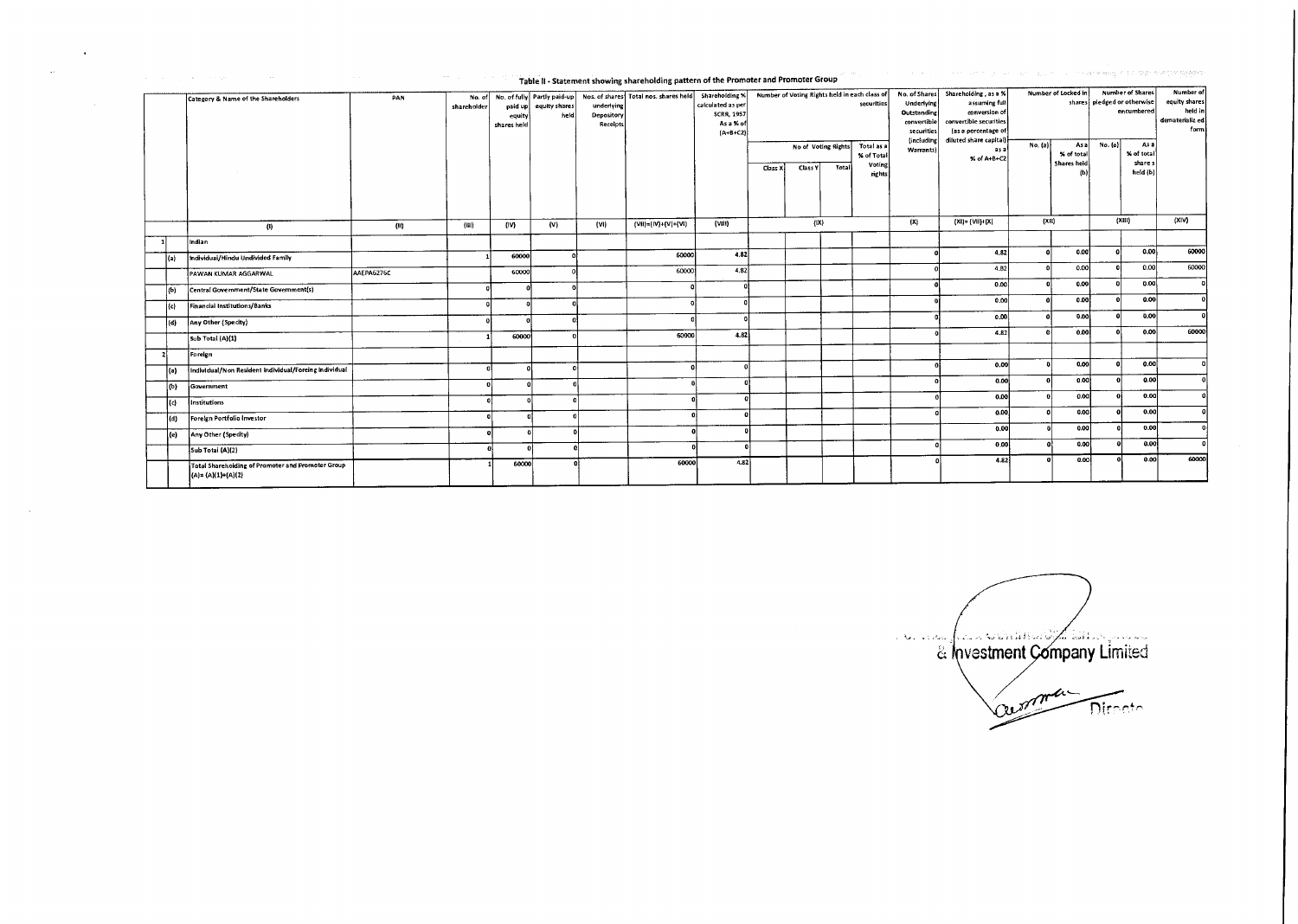|                          |                                                                                 |            |                         |                                            |                                          | Table III - Statement showing shareholding pattern of the Public shareholder |                                     |                                                 |         |                                |               |                                              |                                                       |                                                               |                               |                               |                            |                                                     |                                       |
|--------------------------|---------------------------------------------------------------------------------|------------|-------------------------|--------------------------------------------|------------------------------------------|------------------------------------------------------------------------------|-------------------------------------|-------------------------------------------------|---------|--------------------------------|---------------|----------------------------------------------|-------------------------------------------------------|---------------------------------------------------------------|-------------------------------|-------------------------------|----------------------------|-----------------------------------------------------|---------------------------------------|
|                          | Category & Name of the<br>Shareholders                                          | PAN        | Nos. of shareh<br>older | No. of fully paid up<br>equity shares held | Partly paid-<br>up equity<br>shares held | Nos. of<br>shares<br>underlying                                              | Total nos.<br>shares held           | Sharehol<br>ding %<br>calculate d               |         |                                | of securities | Number of Voting Rights held in each class   | No. of Shares<br>Underlying<br>Outstanding            | Total<br>shareholding,<br>as a %                              | Number of Locked in<br>shares |                               |                            | Number of Shares pledged or<br>otherwise encumbered | Number of<br>equity shares<br>held in |
|                          |                                                                                 |            |                         |                                            |                                          | Depository<br>Receipts                                                       |                                     | as per SCRR,<br>1957<br>As a % of<br>$(A+B+C2)$ | Class X | No of Voting Rights<br>Class Y | Total         | Total as a<br>% of Total<br>Voting<br>rights | convertible<br>se curities<br>(including<br>Warrants) | assuming full<br>conversion of<br>convertible                 | No. (a)                       | As a<br>% of total<br>Shar es | No.<br>(Not<br>applicable) | As a<br>% of total<br>shares held                   | dematerializ ed<br>form               |
|                          |                                                                                 |            |                         |                                            |                                          |                                                                              |                                     |                                                 |         |                                |               |                                              |                                                       | ecurities (as a<br>percentage of<br>diluted share<br>capital) |                               | held (b)                      | (a)                        | (Not applic<br>able) (b)                            |                                       |
|                          | (1)                                                                             | (11)       | (III)                   | (IV)                                       | (V)                                      | (VI)                                                                         | $(VII) = (IV) + ($<br>$V$ )+ $(VI)$ | (VIII)                                          |         |                                | (IX)          |                                              | (X)                                                   | $(X1) = (V11)+(X)$                                            |                               | (X  )                         |                            | (XIII)                                              | (XiV)                                 |
|                          | Institutions                                                                    |            |                         |                                            |                                          |                                                                              |                                     |                                                 |         |                                |               |                                              |                                                       |                                                               |                               |                               |                            |                                                     |                                       |
|                          | (a) Mutual Fund                                                                 |            | 0                       |                                            |                                          |                                                                              | 0                                   | 0                                               |         |                                |               |                                              | $\Omega$                                              | <b>o</b>                                                      | $\Omega$                      | 0.00                          | 0                          | 0.00                                                |                                       |
|                          | (b) Venture Capital Funds                                                       |            | $\mathbf{o}$            |                                            |                                          |                                                                              |                                     | $\overline{0}$                                  |         |                                |               |                                              | $\Omega$                                              | $\overline{0}$                                                | $\boldsymbol{0}$              | 0.00                          | -ol                        | 0.00                                                | οl                                    |
|                          | (c) Alternate Investment Funds                                                  |            | $\mathbf{a}$            |                                            |                                          |                                                                              | $\Omega$                            | $\overline{\mathfrak{o}}$                       |         |                                |               |                                              | -ol                                                   | o                                                             | $\mathbf{0}$                  | 0.00                          | $\mathbf{o}$               | 0.00                                                | -ol                                   |
|                          | (d) Foreign Venture Capital Investor                                            |            | ō                       |                                            |                                          |                                                                              |                                     | o.                                              |         |                                |               |                                              | $\theta$                                              |                                                               | $\Omega$                      | 0.00                          | $\mathbf{o}$               | 0.00                                                | οl                                    |
|                          | (e) Foreign Portfolio Investors                                                 |            | $\Omega$                |                                            |                                          |                                                                              | n                                   | 0                                               |         |                                |               |                                              | οl                                                    | Ω                                                             | οI                            | 0.00                          | <sub>0</sub>               | 0.00                                                | $\Omega$                              |
|                          | (f) Financial Institutions/Banks                                                |            | -e i                    | $\Omega$                                   | $\Omega$                                 |                                                                              |                                     | $\theta$                                        |         |                                |               |                                              | $\mathbf{o}$                                          | $\Omega$                                                      | 0                             | 0.00                          | $\bullet$                  | 0.00                                                | $\mathbf{0}$                          |
|                          | (g) Insurance Companies                                                         |            | n.                      | $\theta$                                   |                                          |                                                                              |                                     | $\Omega$                                        |         |                                |               |                                              | $\Omega$                                              | ٥l                                                            | ol                            | 0.00                          | $\mathbf{0}$               | 0.00                                                | $\Omega$                              |
|                          | (h) Providend Fund/Pensions Funds                                               |            | ó                       |                                            |                                          |                                                                              |                                     |                                                 |         |                                |               |                                              |                                                       |                                                               |                               | 0.00                          | $\ddot{\mathbf{0}}$        | 0.00                                                | O.                                    |
|                          | (i) Any Other Specify                                                           |            | n                       | $\mathbf{a}$                               | $\Omega$                                 |                                                                              |                                     | $\mathbf{0}$                                    |         |                                |               |                                              | $\ddot{\mathbf{0}}$                                   | $\Omega$                                                      | -ol                           | 0.00                          | $\bullet$                  | 0.00                                                | $\mathbf{0}$                          |
|                          | Sub Total (B)(1)                                                                |            | o                       | $\mathbf{0}$                               | $\Omega$                                 |                                                                              | $\mathbf{0}$                        | 0                                               |         |                                |               |                                              | $\mathbf{0}$                                          | οl                                                            | 0                             | 0.00                          | ol                         | 0.00                                                | $\theta$                              |
| $\overline{\phantom{a}}$ | Central Government/State<br>Government/President of India                       |            |                         |                                            |                                          |                                                                              |                                     | $\Omega$                                        |         |                                |               |                                              |                                                       | O                                                             |                               | 0,00                          | $\mathbf{0}$               | 0,00                                                |                                       |
|                          | Sub Total (B)(2)                                                                |            | οl                      | $\Omega$                                   | ۵I                                       |                                                                              | $\Omega$                            | $\Omega$                                        |         |                                |               |                                              |                                                       | $\Omega$                                                      |                               | 0.00                          | $\overline{\mathbf{0}}$    | 0.00                                                |                                       |
| 31                       | Non-Institutions                                                                |            |                         |                                            |                                          |                                                                              |                                     |                                                 |         |                                |               |                                              |                                                       |                                                               |                               |                               |                            |                                                     |                                       |
|                          | (a) 1. Individual Shareholders<br>holding Nominal Share Capital<br>Up to 2 Lacs |            | 592                     | 1060100                                    |                                          |                                                                              | 1060100                             | 85.15                                           |         |                                |               |                                              |                                                       | 85.15                                                         |                               | 0.00                          | $\Omega$                   | 0.00                                                | 515550                                |
|                          | <b>MUKESH KUMAR</b>                                                             | APXPK1661B |                         | 14600                                      |                                          |                                                                              | 14600                               | 1.17                                            |         |                                |               |                                              | οł                                                    | 1.17                                                          | $\mathbf{r}$                  | 0.00                          | ol                         | 0.00                                                | 4100                                  |
|                          | 2. Individual Shareholders<br>holding Nominal Share Capital<br>Above 2 Lacs     |            | $\Omega$                |                                            |                                          |                                                                              |                                     |                                                 |         |                                |               |                                              | $\Omega$                                              |                                                               |                               | 0.00                          | $\Omega$                   | 0.00                                                |                                       |
|                          | (b) NBFCs Registered with RBI                                                   |            | $\alpha$                | $\mathbf{0}$                               | $\ddot{\mathbf{0}}$                      |                                                                              | £.                                  | 0                                               |         |                                |               |                                              | -ol                                                   | $\mathbf{0}$                                                  | ol                            | 0.00                          | 0                          | 0.00                                                | -0                                    |
|                          | (c) Employee Trusts                                                             |            | ۰ol                     | ٥l                                         | $\mathbf{0}$                             |                                                                              |                                     | ol                                              |         |                                |               |                                              | ö                                                     | 0                                                             | ol                            | 0.00                          | $\theta$                   | 0.00                                                | -O                                    |
|                          | (d) Overseas Depositories (Holding<br>DRs) (Balancing Figure)                   |            | ۵İ                      |                                            |                                          |                                                                              |                                     | $\Omega$                                        |         |                                |               |                                              |                                                       |                                                               |                               | 0.00                          |                            | 0.00                                                |                                       |
|                          | (e) Any other (Specity)                                                         |            |                         |                                            |                                          |                                                                              |                                     |                                                 |         |                                |               |                                              |                                                       |                                                               |                               |                               |                            |                                                     |                                       |
|                          | (e1) Bodies Corporate                                                           |            | 4                       | 123700                                     |                                          |                                                                              | 123700                              | 9.94                                            |         |                                |               |                                              | $\Omega$                                              | 9.94                                                          | $\Omega$                      | 0.00                          | ۰ol                        | 0.00                                                | 36300                                 |
|                          | ASHWATHMA CONSTRUCTION<br>PVT LTD                                               | A75        |                         | 51000                                      |                                          |                                                                              | \$1000                              | 4.1                                             |         |                                |               |                                              |                                                       | 4.1                                                           |                               | 0.00                          | $\Omega$                   | 0.00                                                | $\overline{a}$                        |
|                          | KEI CABLES PVT. LTD.                                                            | AAACK5445L |                         | 36300                                      |                                          |                                                                              | 36300                               | 2.92                                            |         |                                |               |                                              | $\Omega$                                              | 2.92                                                          | 0                             | 0.00                          | οł                         | 0.00                                                | 36300                                 |
|                          | KEI INTERNATIONAL LTD                                                           | AAACK1211E |                         | 3490D                                      | 0                                        |                                                                              | 34900                               | 2.8                                             |         |                                |               |                                              | οl                                                    | 2.8                                                           | 0                             | D.DD                          | рļ                         | 0.00                                                | D                                     |
|                          | (e2) Non Resident Indians                                                       |            |                         |                                            | $\ddot{\text{o}}$                        |                                                                              |                                     | o                                               |         |                                |               |                                              | o                                                     | $\Omega$                                                      | o                             | D.00                          | $\mathbf{0}$               | 0.00                                                | $\Omega$                              |
|                          | (e3) Resident Indian Huf                                                        |            | $\overline{2}$          | 1200                                       | $\mathbf 0$                              |                                                                              | 1200                                | 0.1                                             |         |                                |               |                                              | ٥İ                                                    | 0.1                                                           | -ol                           | 0.00                          | οl                         | 0.00                                                | -0                                    |
|                          | (e4) Trusts                                                                     |            | $\mathbf{o}$            |                                            | $\mathbf 0$                              |                                                                              |                                     | o                                               |         |                                |               |                                              | -ol                                                   |                                                               | -ol                           | 0.00                          | o                          | 0.00                                                | -n                                    |
|                          | (e5) Clearing Members/House                                                     |            | ol                      | $\theta$                                   | o.                                       |                                                                              | $\mathbf{0}$                        | $\theta$                                        |         |                                |               |                                              | ٥l                                                    |                                                               | -ol                           | 0.00                          | -al                        | 0.00                                                |                                       |
|                          | (e6) Dthers                                                                     |            | -ol                     |                                            | $\Omega$                                 |                                                                              |                                     | o                                               |         |                                |               |                                              | o                                                     |                                                               | -ol                           | 0.00                          | <sub>0</sub>               | 0.00                                                |                                       |
|                          | Sub Total (B)(3)                                                                |            | 598                     | 118500D                                    | o                                        |                                                                              | 1185000                             | 95.18                                           |         |                                |               |                                              | o                                                     | 95.18                                                         | $\mathbf{o}$                  | 0.00                          | $\overline{0}$             | 0.00                                                | 551850                                |
|                          | Total Public Shareholding (B)=<br>$(B)(1)+(B)(2)+B(3)$                          |            | s98                     | 1185000                                    |                                          |                                                                              | 1185000                             | 95.18                                           |         |                                |               |                                              |                                                       | 95.18                                                         | O.                            | 0.00                          | o                          | 0.00                                                | 551850                                |

 $\epsilon$ 

 $\overline{\phantom{0}}$ 

investme Commandial Enterprise.<br>**Katalog Company Limited** 

Germannich